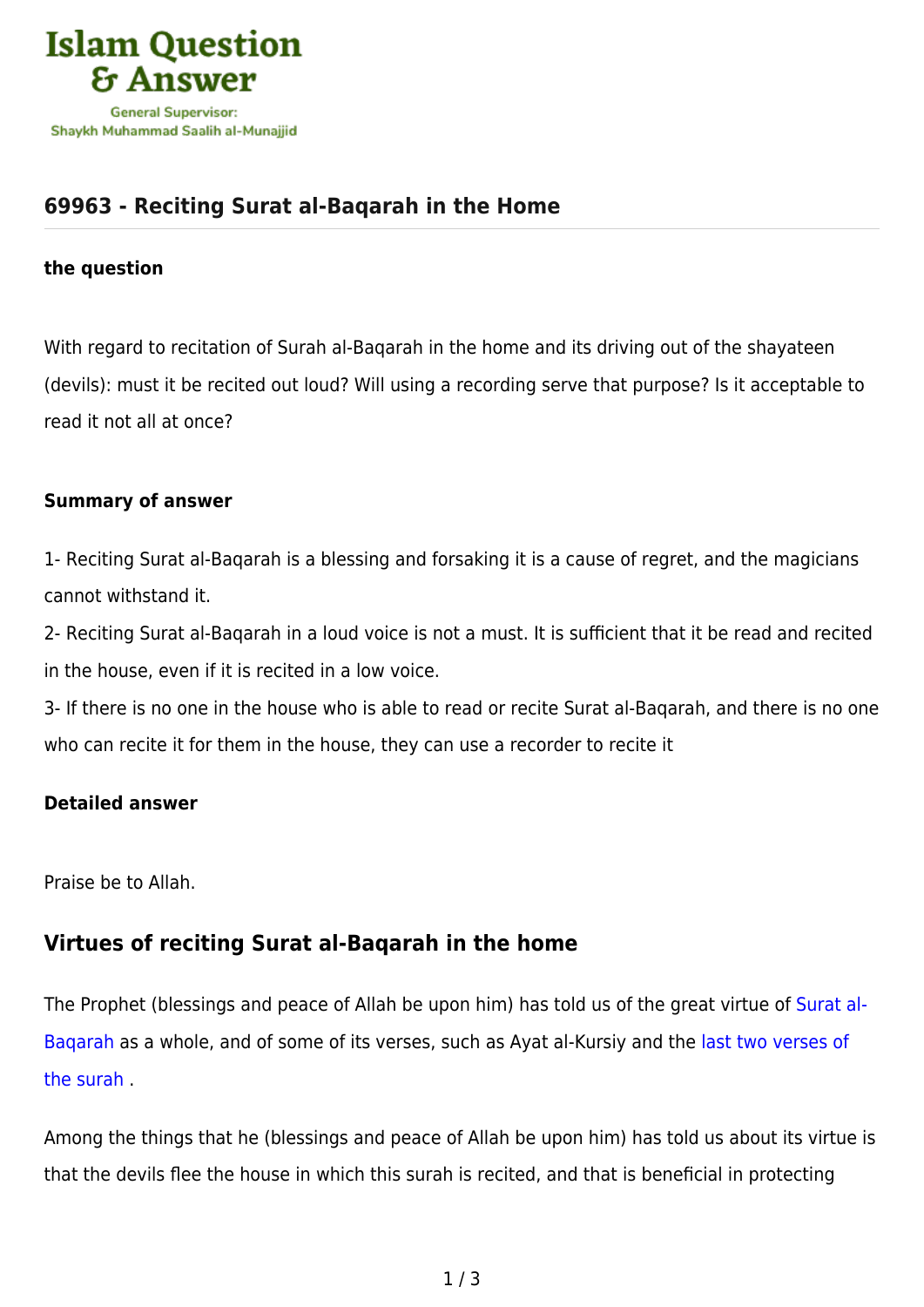

against and remedying sihr [\(witchcraft](https://islamqa.com/en/answers/11290) ).

Abu Hurayrah narrated that the Messenger of Allah (blessings and peace of Allah be upon him) said: "Do not make your houses into graves, for the Shaytan flees from a house in which Surat al-Baqarah is recited." Narrated by Muslim (780).

Abu Umamah al-Bahili said: I heard the Messenger of Allah (blessings and peace of Allah be upon him) say: "Read Surat al-Baqarah, for reciting it regularly is a blessing and forsaking it is a cause of regret, and the magicians cannot withstand it." Narrated by Muslim (804).

# **Must Surat Al-Baqarah be recited out loud?**

It is not stipulated that it be recited in a loud voice; rather it is sufficient that it be read and recited in the house, even if it is recited in a low voice. Similarly, it is not stipulated that it be recited all in one go; rather it may be recited in stages. And it is not stipulated that it be read by only one member of the household; rather if it is shared out among them, that is acceptable. However, with regard to all of that, the best is if it is recited all in one go by one person.

# **Playing a recording of Surat al-Baqarah in the home: Enough?**

It is not permissible to rely on the recitation coming from a broadcast or recording; rather it must be read directly by the members of the household themselves.

Shaykh Muhammad ibn Salih al-'Uthaymin (may Allah have mercy on him) was asked:

There is a hadith from the Messenger of Allah (blessings and peace of Allah be upon him) which says that if a person recites Surat al-Baqarah, the Shaytan will not come into his house. But what if the surah is recorded on a tape; will that achieve the same result?

He replied: